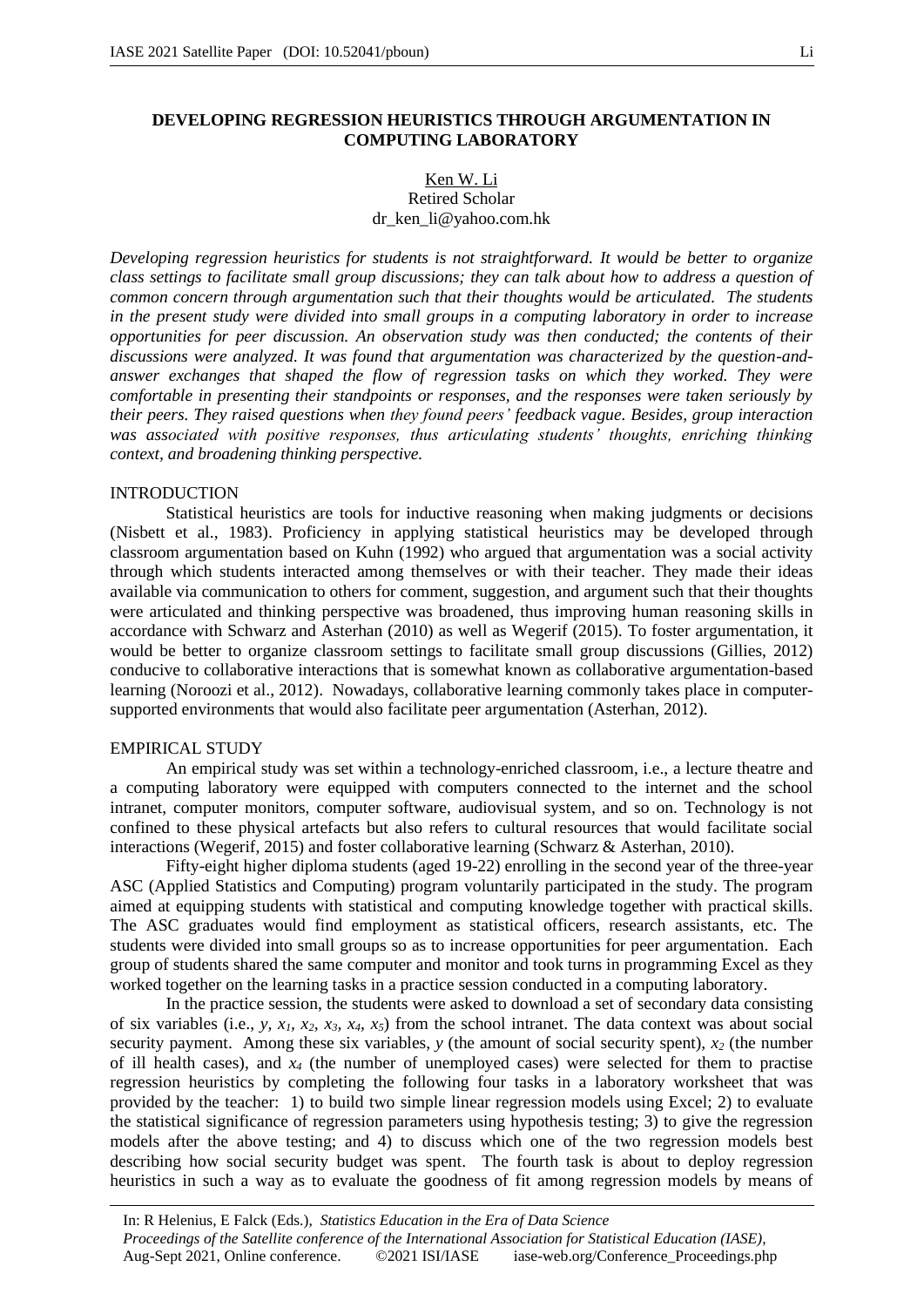residual plots, the coefficient of determination  $(R^2)$ , and the significance testing of overall model fitting or regression slopes. The evaluations are grounds for building an optimal model or clues in a model refinement. After completing the tasks, they presented their works on the laboratory worksheet.

When the students were attempting the tasks collaboratively with their peers, there was a substantial amount of students' verbal exchanges serving different purposes. For instance, students who respond to their peers positively without critically evaluating what they are told use cumulative talk. The talk is mainly for attempting low-collaborative tasks or maintaining social interactions. Exploratory talk features very largely in high-order of thinking mandatory for students to develop regression heuristics; they critically evaluate what they are told prior to accepting. Perhaps, disputational talk is used to challenge someone's proposal merely based on their personal point of view. These three types of talk originate from Mercer (1995); both cumulative and exploratory talks are conducive to peer argumentation when developing regression heuristics, whereas disputational talk is not constructive.

The verbal exchanges were audio-recorded and transcribed in full, with relevant excerpts being selected for analysis using Mercer's framework (1995) in order to address the research question of how regression heuristics would be developed through peer argumentation in the technologyenriched classroom. Unfortunately, most student participants appeared to be anxious at the prospect of having their dialogues audio-recorded, and as a result talked less frequently and less audibly. The conversation could not be used for analysis, eventually ending up with the recording of the conversations of only one group of three students, identified by codes, D, K, and P. The following analysis thus uses excerpts from their conversations.

# ANALYSIS AND DISCUSSIONS

The students studied the given set of data in terms of its context, measurements, and measurement units after downloading the data embedded in an Excel spreadsheet from the school intranet. Shortly after, student K ran Excel programs to build regression models, the regression results displayed on their computer screen. K like other students were proficient at building regression models using Excel because they had accomplished similar tasks in the past few practice sessions. The three students, D, K, and P now moved on to develop regression heuristics that was one of the last few topics in the entire process of simple linear regression modelling.

Excerpt

| -1.              | K:        | The result is here.                             |
|------------------|-----------|-------------------------------------------------|
| 2.               | $D & P$ : | So quick! I hadn't read all the questions.      |
| 3.               | P:        | What do we compute?                             |
| $\overline{4}$ . | K:        | To find the $\hat{\beta}_0$ and $\hat{\beta}_1$ |
| 5.               | P:        | Do we just do the first one?                    |
| 6.               | D:        | We need to attempt all the questions.           |
| 7.               | D & K:    | Write the answer.                               |
| 8.               | K:        | equals to this figure.                          |

K's prompt Excel programming actions and announcement, "*The result is here*" contrasted with D's and P's slowness. P asked what to compute and her question influenced the flow of regression modelling. K replied, "*To find the*  $\hat{\beta}_0$  and  $\hat{\beta}_1$ ". P understood what to do but asked a question irrelevant to the previous issue or regression tasks, "*Do we just do the first one?*" To maintain interaction among themselves, D replied, "*We need to attempt all the questions*", they all agreed. D and K said to write the answer when K was pointing at the value of  $\hat{\beta}_0$  displayed on their computer screen. K's non-verbal cue further clarified P's query.

According to Mercer's categories (1995), Excerpts 1-8 are cumulative talk through which the students responded to their peers positively. They accepted but did not critically evaluate what was told probably because the tasks were so far straightforward. Both K and D made contributions in that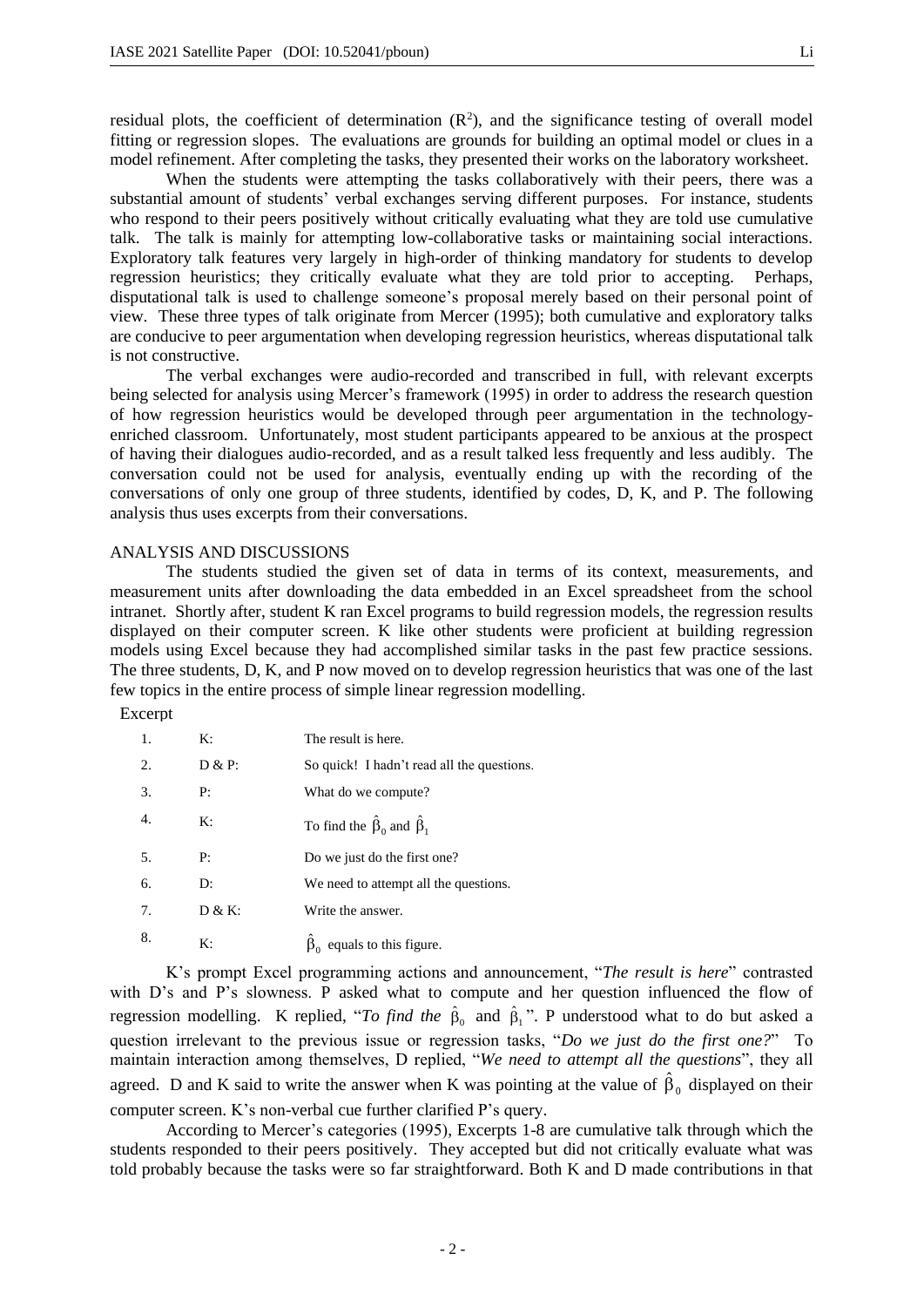K programmed Excel and D outlined the initial steps of regression heuristics; whereas P obtained clear directions of what to do.

Excerpt

| 9.  | P: | -49946. How many places of decimal do we need? |
|-----|----|------------------------------------------------|
| 10. | K: | Four places of decimal                         |
| 11. | P: | Four places of decimal                         |
| 12. | D: | Two places of decimal are OK.                  |
| 13. | K: | Four places of decimal must be sufficient.     |
| 14. | P: | Four places of decimal must be sufficient.     |

Student P read the value of  $\hat{\beta}_0$  aloud when she was putting it on the laboratory worksheet. She raised an issue of reporting the number of decimal places on the laboratory worksheet. The three students, P, D, and K then negotiated the accuracy of regression results for reporting when encountering an ambiguity, i.e., model accuracy versus model practicality. The students had learnt that, ideally, parameters of a regression model possessing more decimal places can make more accurate prediction but whether such accuracy was a top concern is in doubt when taking model practicality into consideration. Instead, regression parameters with too many decimal places might create an interpretative burden and computation problems far more than gaining a non-significant accuracy. As such, both model practicality and model accuracy are also critical issues in regression heuristics. Excerpts 9-14 are exploratory talk in nature because their negotiation indicated that they were in different positions in evaluating their regression model as to whether or not too many decimal places were negligible when contrasting model practicality with model accuracy. A compromise agreement was at last arrived at using four decimal places.

## Excerpt

| 15. | Teacher:  | You've used the Regression Analysis Tool. You're going to test whether or not $\beta_0$ is<br>equal to zero; $\beta_1$ is equal to zero. Should you do two separate statistical tests? |
|-----|-----------|----------------------------------------------------------------------------------------------------------------------------------------------------------------------------------------|
| 16. | D. P & K: | Two separate statistical tests                                                                                                                                                         |
| 17. | Teacher:  | Two separate (statistical tests)                                                                                                                                                       |
| 18. | D. P & K: | OK.                                                                                                                                                                                    |

While the students were discussing how to evaluate the statistical significance of regression parameters,  $β_0$  and  $β_1$  using hypothesis testing, the teacher intervened to check their learning progress. He found the students could not manage the evaluation task even though they could use the Regression Analysis Tool in Excel to yield statistical output. Prior to reading the output, it was necessary to know which statistical tests (F-test or t-test) and how many statistical tests ought to be conducted. He hinted that they might evaluate the statistical significance of each individual regression parameter in two separate tests. He then raised a question so as to promote peer discussions. The three students had a quick discussion and responded to show their awareness of these statistical routines when evaluating the significance of regression parameters. The teacher recapped their response and they confirmed, *"OK"*.

Excerpt

| 19. | Teacher: | How many programs do we need to run for these two models?                                                                         |
|-----|----------|-----------------------------------------------------------------------------------------------------------------------------------|
|     |          | $\cdots$<br>We want to look $X_2$ and $X_4$ separately, so how many programs do we need to run?                                   |
| 20. | D:       | Uh, $\dots$                                                                                                                       |
| 21. | Teacher: | For a simple linear regression model,  how many? Do you understand what I mean?                                                   |
| 22. | D:       | I know what you mean but does it include the program (we have just run)?                                                          |
| 23. | Teacher: | I just want to look at the relationship. I am talking about the relationship,<br>(that) means the simple linear regression model. |
| 24. | D:       | Huh!                                                                                                                              |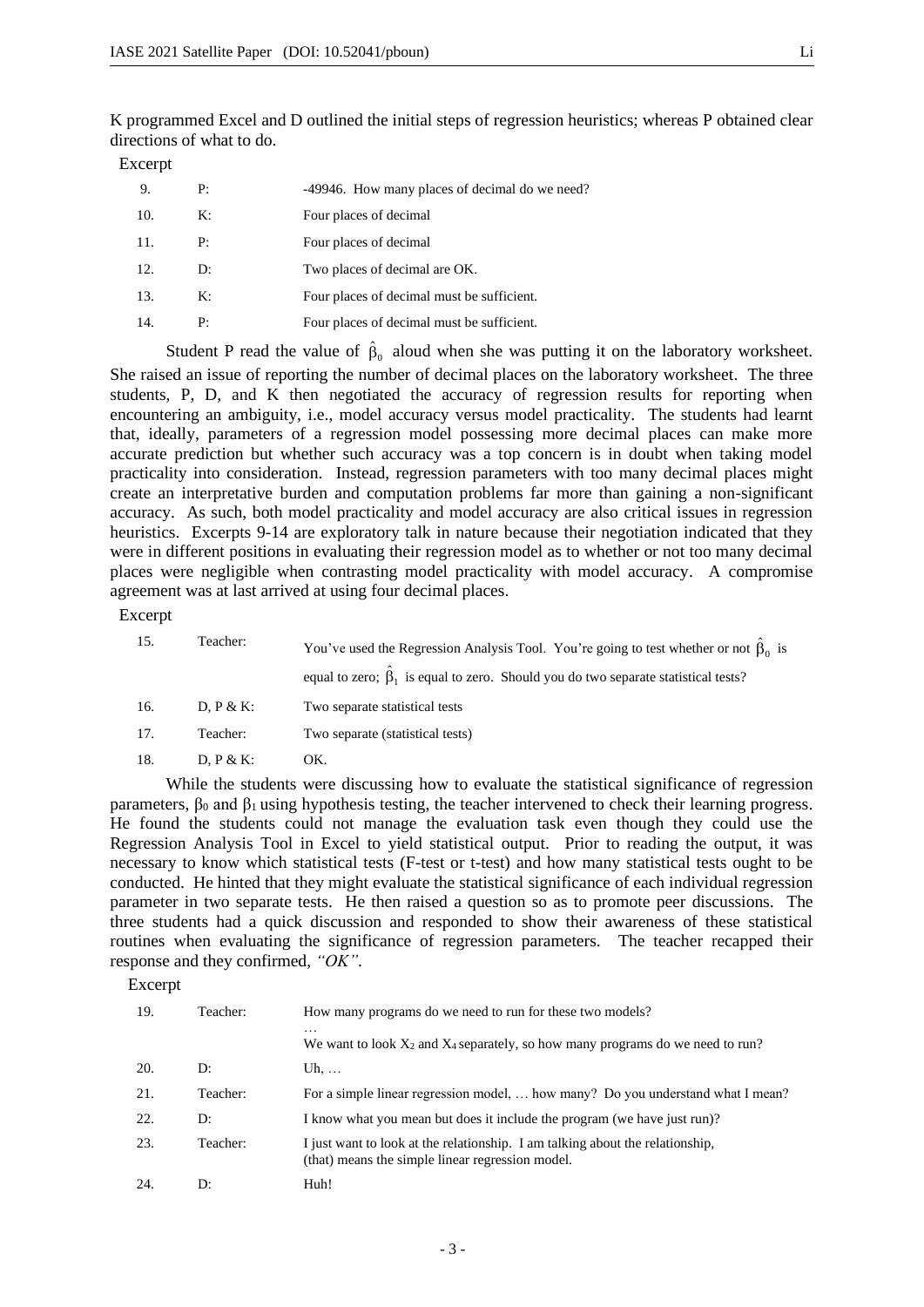| 25. | Teacher:     | We have looked at the correlation already. We proceed to looking at the exact<br>relationship. The "exact" means, how can we put y equals to a value for $\beta_0$ and a value<br>for $\hat{\beta}_1$ times x? |
|-----|--------------|----------------------------------------------------------------------------------------------------------------------------------------------------------------------------------------------------------------|
| 26. | $D, P & K$ : | Huh! Huh!                                                                                                                                                                                                      |
| 27. | Teacher:     | How many programs do we need to run for two separate models?                                                                                                                                                   |
| 28. | P:           | Two                                                                                                                                                                                                            |
| 29. | Teacher:     | One? Two? Three?                                                                                                                                                                                               |
| 30. | $D, P & K$ : | Two                                                                                                                                                                                                            |
| 31. | Teacher:     | Two. Only two.                                                                                                                                                                                                 |

As the students seemed inert, the teacher used questioning extensively to structure their thinking. The teacher raised a question in line with the argument he developed in Excerpt 19. First, the teacher wanted the students to concentrate on building two simple linear regression models rather than also considering a multiple regression model on account of an interaction effect, *X<sup>2</sup> X4*. Second, the teacher also asked students to identify programming requirements and translate them into Excel programming prior to implementation because proper Excel programming would facilitate regression heuristics. While the students were thinking about what to answer; the teacher re-phrased his question, "*We want to look X<sup>2</sup> and X4 separately, so how many programs do we need to run?*" They did not answer the question directly because they were not sure whether the number of Excel programs to be run should include or exclude the one they already had when answering the question. D thus asked, "*Does it include the program (we have just run)?*" to clarify this issue confronting them. The teacher did not respond to her question directly but emphasised that studying the data relationship extended to knowing how *y* was affected by *x* beyond merely knowing the degree of linear association between *y* and *x*. The teacher decided that P answered, "*Two (models)*" without confidence so that he offered three choices of answers, "*One? Two? Three?*" After a quiet discussion, they all chose, *"Two"* as their answer. In so doing, students' ability was assured beyond a mastery of Excel syntax. They were attentive to the teacher's scaffolding assistance.

### Excerpt

| 32. | Teacher:              | You did the first one, Y against $X_2$ and the next one is?                                                                                                                                                                              |
|-----|-----------------------|------------------------------------------------------------------------------------------------------------------------------------------------------------------------------------------------------------------------------------------|
| 33. | D, P, K &<br>Teacher: | Y against X <sub>4</sub>                                                                                                                                                                                                                 |
| 34. | Teacher:              | Good! Very good!<br>Yes, attach the output and test the significance. You just look at the output and discuss<br>whether $\beta_0$ under the model, $X_2$ is significant, OK?                                                            |
| 35. | $D, P & K$ :          | Huh! Huh!                                                                                                                                                                                                                                |
| 36. | Teacher:              | $\ldots$ and also for $X_4$ .                                                                                                                                                                                                            |
| 37. | D, $P & K$ :          | Huh! Huh!                                                                                                                                                                                                                                |
| 38. | Teacher:              | (The teacher pointed to Question 3), i.e., for Question 3, you want to look at $\beta_1$ .                                                                                                                                               |
| 39. | $D, P & K$ :          | Huh! Huh!                                                                                                                                                                                                                                |
| 40. | Teacher:              | $OK?$ For $X_2$ model and                                                                                                                                                                                                                |
| 41. | $D, P & K$ :          | OK!                                                                                                                                                                                                                                      |
| 42. | Teacher:              | Individually                                                                                                                                                                                                                             |
| 43. | $D, P & K$ :          | Huh!                                                                                                                                                                                                                                     |
| 44. | Teacher:              | And Question 4, we want to construct the model. Again, "Construct" means we want to<br>know the exact relationship between $y$ and $x$ . So we want to substitute the estimates,<br>$\beta_0$ and $\beta_1$ into the proposed model, OK? |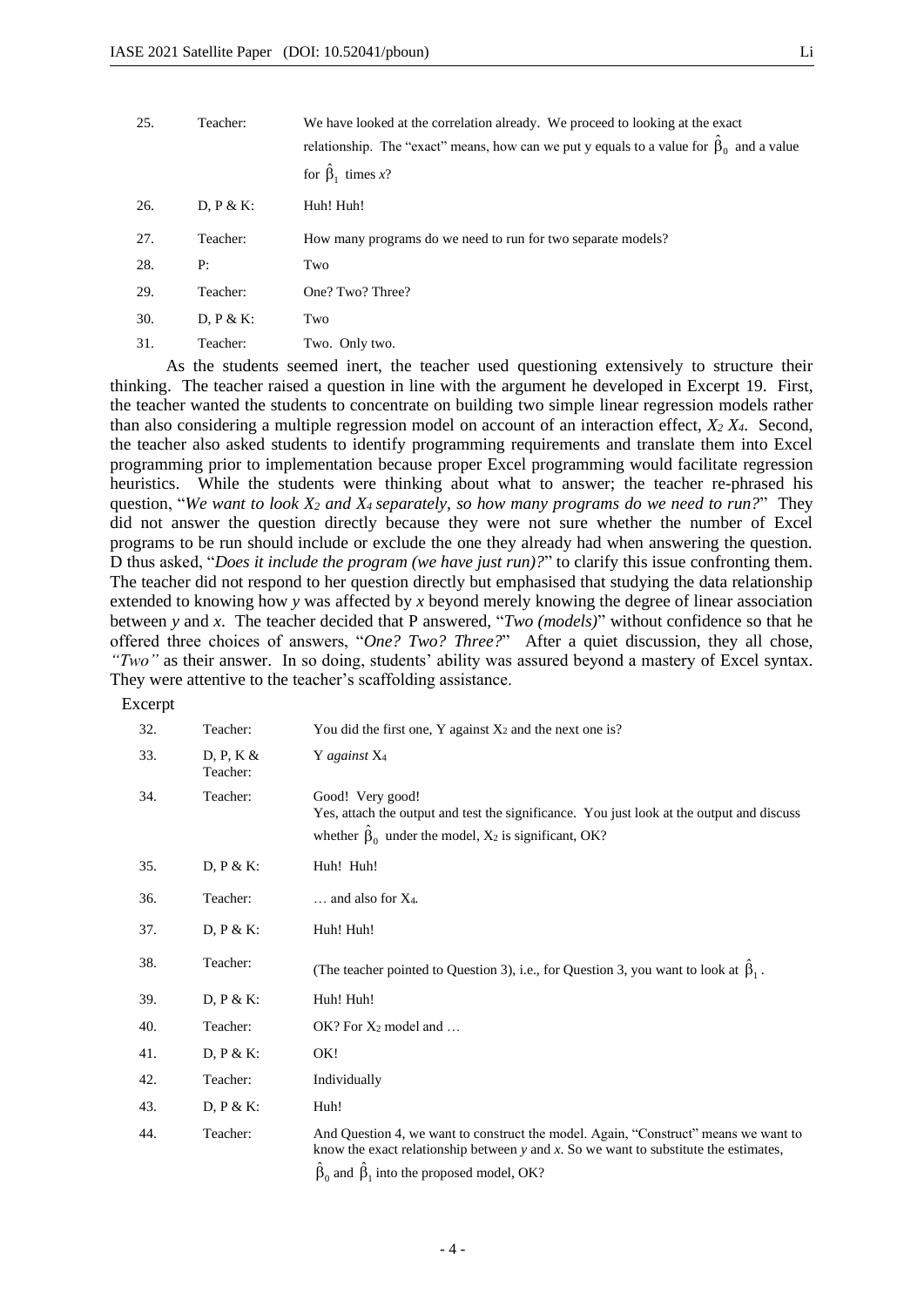| 45. | D. P & K: | Huh! Huh!                                                                                                        |
|-----|-----------|------------------------------------------------------------------------------------------------------------------|
| 46. | Teacher:  | This is the model we have constructed, OK?<br>(The teacher was pointing at the regression model they had built.) |

47. D, P & K: Huh!

The teacher recapped "*You did the first one, Y against X2, …*", i.e., K had programmed Excel for building the first regression model,  $Y = \beta_0 + \beta_1 X_2 + \epsilon$  and followed by questioning, "*... and the next one is?*" The question was posed by the teacher to recap the regression model the three students had already built, as hinting at the next modelling task. They were not confident about what to answer but they could complete the answer correctly after prompting by the teacher (Excerpt 33). The teacher gave praise, "*Good! Very good!*" to reinforce their answer (Excerpt 34). The students seemed threatened by being over-questioned but maintained an active dialogue with the teacher for social exchanges. The teacher eventually preferred to give explicit instructions, Excerpt 44 and Excerpt 46 with a non-verbal cue as a support for subsequent learning tasks. After the students had gradually picked up the hint, he left them alone to accomplish the remaining tasks to give them the opportunity to develop more autonomy and creative ideas in model building. The teacher's assistance here took the forms of questioning initially and instructing later in the hope that the teacher's voice would become the students' self-instructing voice to reorganize their thoughts.

Excerpt

| 49. | Teacher:  | You have these two models. We want to find out a better model so we are going to<br>look at the $R^2$ . Look at the $R^2$ and then compare which one is better. |
|-----|-----------|-----------------------------------------------------------------------------------------------------------------------------------------------------------------|
| 50. | D. P & K: | Huh!                                                                                                                                                            |
| 51. | Teacher:  | I will come back after you finish Question 4.                                                                                                                   |
| 52. | D. P & K: | OK! Thank you.                                                                                                                                                  |
| 53. | Teacher:  | Try to think how to interpret your output; this is very important.                                                                                              |

After the teacher had instructed the students to evaluate the fittings of two regression models using  $\mathbb{R}^2$ , he did not offer further scaffolding assistance because the students saw how  $\mathbb{R}^2$  fitted in with the rest of the evaluation tasks. They then discussed how to attempt the fourth task about which one of the two regression models best describing how social security budget was spent.

On the laboratory worksheet the students submitted for evaluation, they showed how to build and justify the best regression model using regression heuristics. Building such 'best' regression models cannot merely be reliant on straightforward statistical procedures without involving regression heuristics in achieving the ultimate goal of regression modelling, i.e., arriving at a model that might serve our purposes as well as telling the truth (McLaughlin, 2001).

#### **CONCLUSION**

The development of regression heuristics is evident from argumentation that is characterized by a collaborative interaction among peers in the way that the students talked about how to address a question of common concern based on their own understandings, opinions, judgments or perspectives through verbal exchanges. They were comfortable in presenting their standpoints or responses, and their responses were taken seriously by their peers. They raised questions when they found peers' feedback unclear or ambiguous. These question-and-answer exchanges shaped the flow of regression modelling tasks on which they worked together.

There was also evidence that group interaction was associated with positive affective responses as well as exploratory and cumulative talks. Specifically, the students focused on about what to do and how to do in order to make joint decisions that led to a modelling progress using exploratory talk. On the other hand, cumulative talk was observed when the students proposed ideas or accepted the ideas of their peers without finding it necessary to give or seek justification. Both types of talk were valuable for knowledge construction. The verbal exchanges in exploratory talk inspired the students, to a great extent, would formulate and regulate strategies for model building. Apart from talk being used for addressing cognitive need, cumulative talk was also beneficial in building social relationships and fostering rapport between students that was a necessary condition for

- 5 -